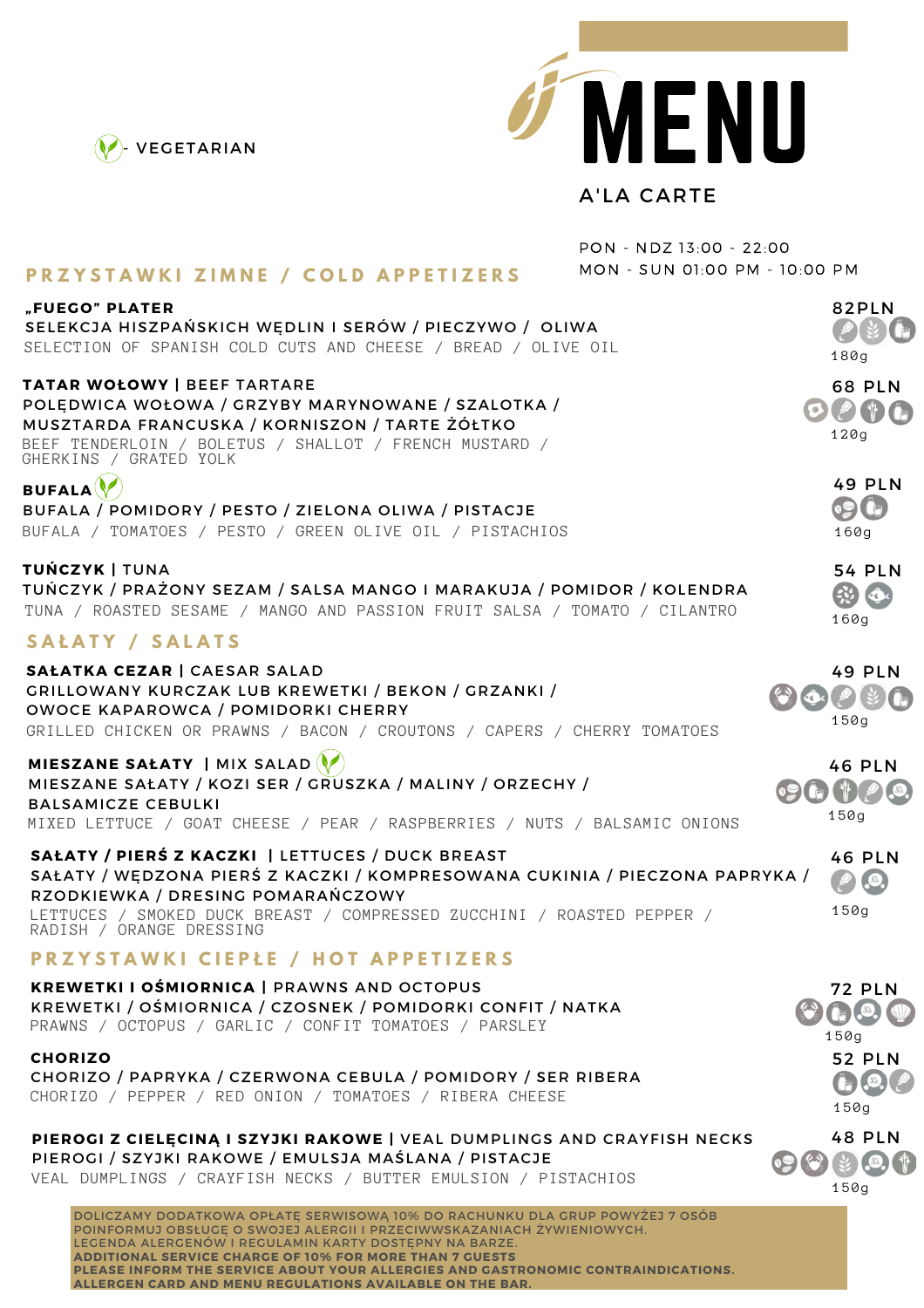



PON - NDZ 13:00 - 22:00 MON - SUN 01:00 PM - 10:00 PM

## **Z U P Y / S O U P S**

| <b>ZUPA KOKOSOWA Z KURCZAKIEM   COCONUT SOUP WITH CHICKEN</b><br>KOKOS / KURCZAK / PIECZARKI / KOLENDRA / CHILLI<br>COCONUT / CHICKEN / MUSHROOMS / CORIANDER / CHILLI                                                                                                             | 42 PLN<br>200ml                                           |
|------------------------------------------------------------------------------------------------------------------------------------------------------------------------------------------------------------------------------------------------------------------------------------|-----------------------------------------------------------|
| <b>BULION DROBIOWY   POULTRY BROTH</b><br>DOMOWY MAKARON / MARCHEWKA / NATKA<br>HOMEMADE PASTA / CARROT / PARSLEY                                                                                                                                                                  | <b>32 PLN</b><br>$\bigcirc$<br>200ml                      |
| KREM Z PIECZONEGO KALAFIORA   BAKED CAULIFLOWER CREAM (<br>KALAFIOR / POMIDORY CONCASE / AWOKADO / ZIELONA OLIWA<br>CAULIFLOWER / CONCASE TOMATOES / AVOCADO / GREEN OLIVE OIL                                                                                                     | <b>38 PLN</b><br>200ml                                    |
| <b>MAKARONY / PASTA</b>                                                                                                                                                                                                                                                            |                                                           |
| <b>KREWETKI   PRAWNS</b><br>MAKARON MACCHERONI AL TORCHINO / KREWETKI / CHILLI /<br>CZOSNEK / POMIDORY / PARMEZAN / NATKA<br>PASTA MACCHERONI AL TORCHIO / PRAWNS / CHILLI /<br>GARLIC / TOMATOES / PARMESAN / PARSLEY                                                             | <b>56 PLN</b><br>$\bigcirc$ $\bigcirc$ $\bigcirc$<br>220q |
| <b>GNOCCHI</b><br>KLUSKI ZIOŁOWE / FASOLKA / BÓB / GROSZEK / KASZTANY / SER MANCHEGO/<br><b>CHIPSY ARBUZOWE</b><br>HERB DUMPLINGS / BEANS / BROAD BEANS / PEAS / CHESTNUTS / MANCHEGO CHEESE /<br>WATERMELON CHIPS                                                                 | <b>49 PLN</b><br>SO <sub>2</sub><br>220g                  |
| <b>POMAROLA</b><br>MAKARON LINGUINE / SOS ZE ŚWIEŻYCH POMIDORÓW / BAZYLIA<br>LINGUINE PASTA / FRESH TOMATO SAUCE / BASIL                                                                                                                                                           | <b>46 PLN</b><br>SO <sub>2</sub><br>220g                  |
| <b>PIZZA FUEGO</b>                                                                                                                                                                                                                                                                 |                                                           |
| <b>PIZZA MARGHERITA</b><br>SOS POMODORO / MOZZARELLA / BAZYLIA<br>POMODORO SAUCE / MOZZARELLA / BASIL                                                                                                                                                                              | <b>43 PLN</b><br>24 c m                                   |
| <b>PIZZA SALAMI &amp; SERRANO</b><br>SZYNKA SERRANO / SALAMI MILANO / PIECZARKI / SOS POMODORO / MOZZARELLA /<br><b>BAZYLIA</b><br>SERRANO HAM / SALAMI MILANO / MUSHROOMS / POMODORO SAUCE / MOZZARELLA / BASIL                                                                   | <b>53 PLN</b><br>(SO <sub>2</sub> )<br>24cm               |
| <b>FOCACCIA</b><br>TYMIANEK / MASŁO CZOSNKOWE / MARYNOWANE OLIWKI<br>THYME / GARLIC BUTTER / PICKLED OLIVES                                                                                                                                                                        | <b>28 PLN</b><br>120g                                     |
| DOLICZAMY DODATKOWA OPŁATĘ SERWISOWĄ 10% DO RACHUNKU DLA GRUP POWYŻEJ 7 OSÓB<br>POINFORMUJ OBSŁUGĘ O SWOJEJ ALERGII I PRZECIWWSKAZANIACH ŻYWIENIOWYCH.<br>LEGENDA ALERGENÓW I REGULAMIN KARTY DOSTĘPNY NA BARZE.<br><b>ADDITIONAL SERVICE CHARGE OF 10% FOR MORE THAN 7 GUESTS</b> |                                                           |

**PLEASE INFORM THE SERVICE ABOUT YOUR ALLERGIES AND GASTRONOMIC CONTRAINDICATIONS.**

**ALLERGEN CARD AND MENU REGULATIONS AVAILABLE ON THE BAR.**